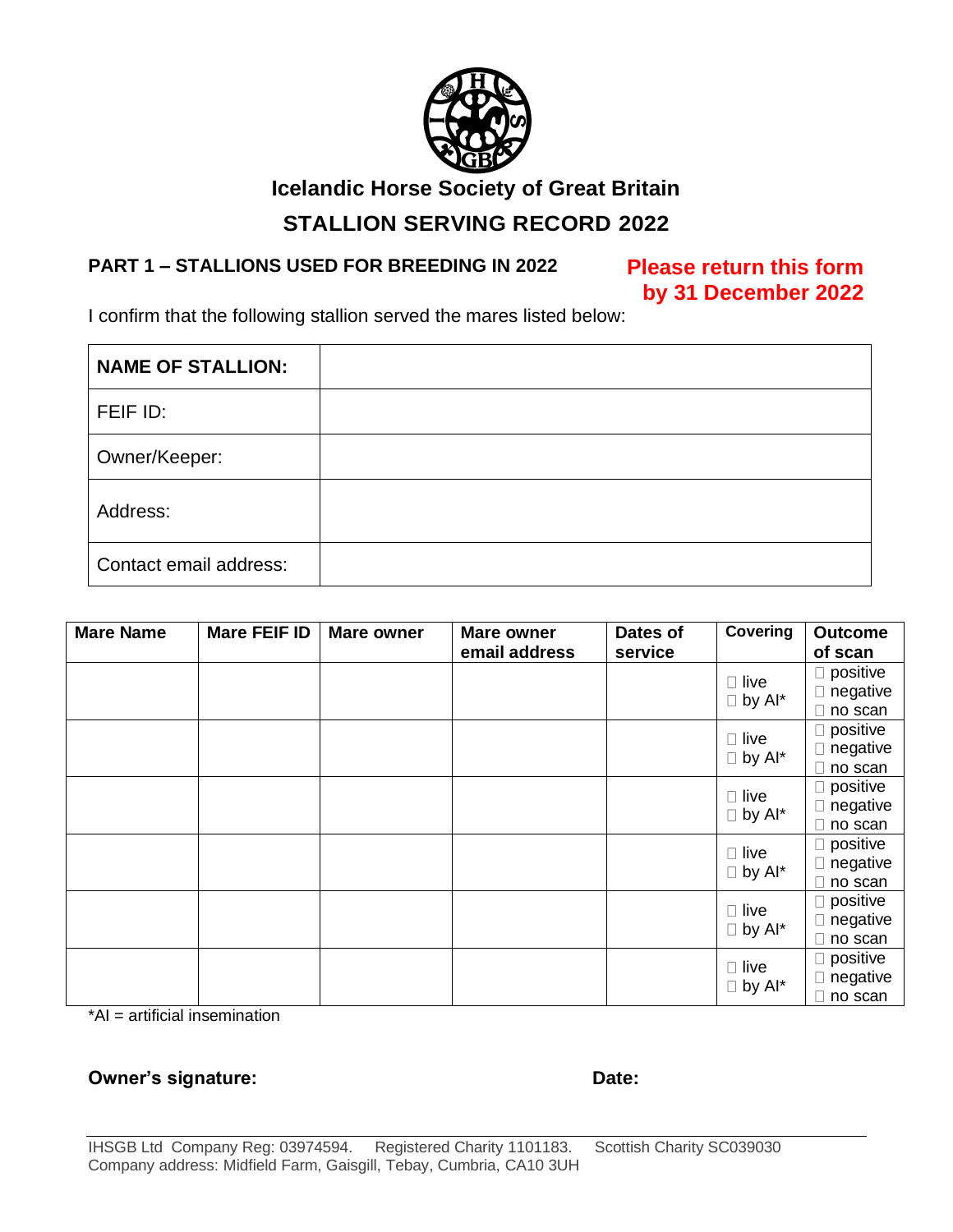

# **Icelandic Horse Society of Great Britain STALLION SERVING RECORD 2022**

## **PART 2 – ENTIRE MALE HORSES NOT USED IN 2022 Please return this form**

# **by 31 December 2022**

I confirm that the following stallion(s) is/are entire but did not serve any mares:

| <b>Stallion's Name</b> | <b>Stallion's FEIF ID</b> |  |  |
|------------------------|---------------------------|--|--|
|                        |                           |  |  |
|                        |                           |  |  |
|                        |                           |  |  |
|                        |                           |  |  |
|                        |                           |  |  |
|                        |                           |  |  |
|                        |                           |  |  |
|                        |                           |  |  |

**Owner's signature: Date: Date: Date: Date:**